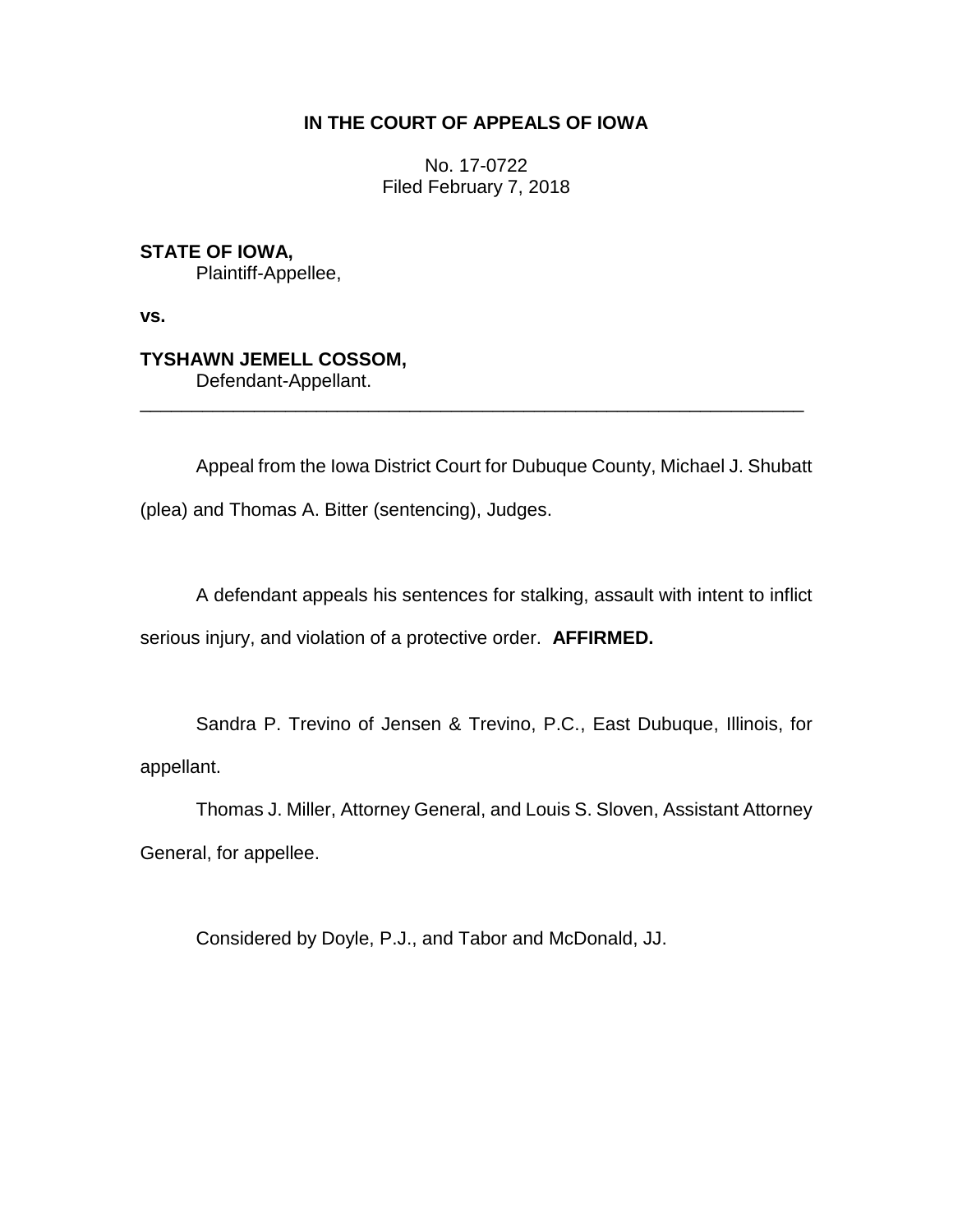## **TABOR, Judge.**

 $\overline{a}$ 

Tyshawn Cossom appeals the concurrent prison sentences imposed following his convictions for stalking in violation of a protective order and assault with intent to inflict serious injury, as well as his contempt sentence for a no-contact order violation. He alleges the district court considered faulty criminal-history information in the presentence investigation (PSI) report and abused its discretion when it declined the State's probation recommendation. Because the record reveals a proper exercise of sentencing discretion, we affirm.

Cossom has two children in common with Tanetra Giles. Giles called 911 in early December 2016, and responding officers found her bleeding from the right eye and elbow. She told them Cossom dragged her by the hair and kicked her in the face causing her injuries. The laceration to Giles's eye required ten stiches. A neighbor witnessed the assault and reported what she saw to police.

The State charged Cossom with stalking in violation of a protective order,<sup>1</sup> a class "D" felony, in violation of Iowa Code section 708.11(3)(b)(1) (2016); domestic abuse assault causing bodily injury while being a second offender, an aggravated misdemeanor, in violation of section 708.2A(2)(b) and (3)(b); and willful injury causing bodily injury, a class "D" felony, in violation of section 708.4(2). By late December, Giles recanted her accusations against Cossom. Cossom moved to dismiss the charges, but the district court denied the motion.

<sup>1</sup> The district court had ordered Cossom to stay away from Giles after a 2015 conviction for domestic-abuse assault.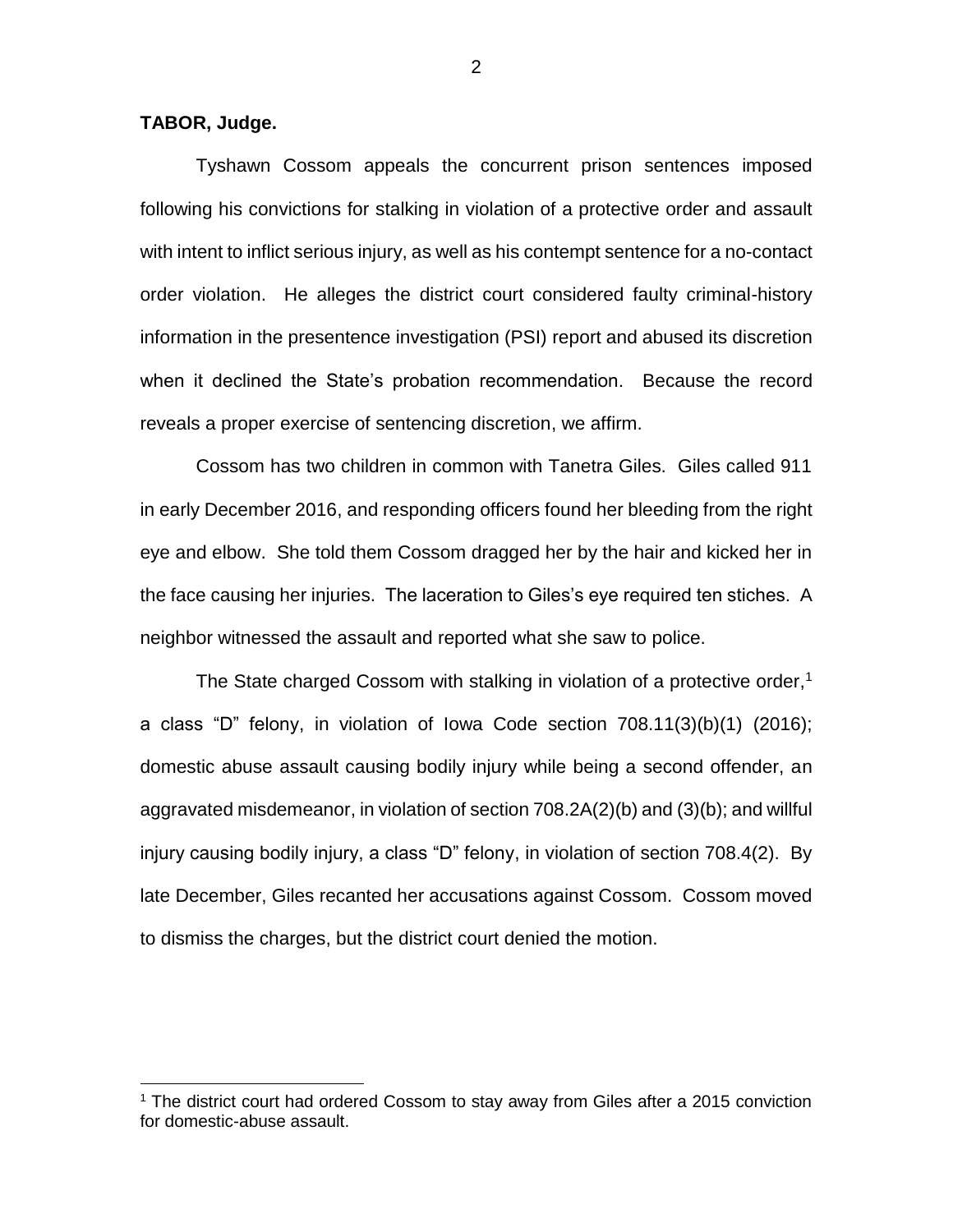In March 2017, Cossom reached a plea bargain with the State. He entered an *Alford*<sup>2</sup> plea to stalking in violation of a protective order and to assault with intent to inflict serious injury, an aggravated misdemeanor, in violation of section 708.2(1), as a lesser included offense of willful injury. Cossom also stipulated to a pending contempt violation of a no-contact order. In return, the State dismissed the other aggravated-misdemeanor assault charge. The State also agreed to recommend suspended five-year and two-year sentences, placement at a residential facility, formal probation of five years, and credit for time served toward the eighty-day contempt sentence. Cossom acknowledged at the plea hearing that the State's sentencing recommendations were non-binding on the district court. Cossom also agreed the evidence outlined by the State in the minutes of testimony established his guilt beyond a reasonable doubt for the stalking and assault offenses.

At his May 2017 sentencing hearing, Cossom offered "a number of corrections" to the PSI. He challenged several items listed in his criminal history. Defense counsel also highlighted Giles's recantation of what she reported to the investigating officers and medical personnel. Giles testified at the sentencing hearing that she did not believe it was a good idea for Cossom to go to prison because "his kids need him." During his allocution, Cossom admitted he had "quite a long criminal record" that he was "certainly not proud of." Defense counsel urged the court to honor the plea bargain, contending Cossom was "deserving of the

 $\overline{a}$ 

<sup>2</sup> Under *North Carolina v. Alford*, 400 U.S. 25, 37 (1970), a defendant may consent to the imposition of a prison sentence without admitting participation in the crime.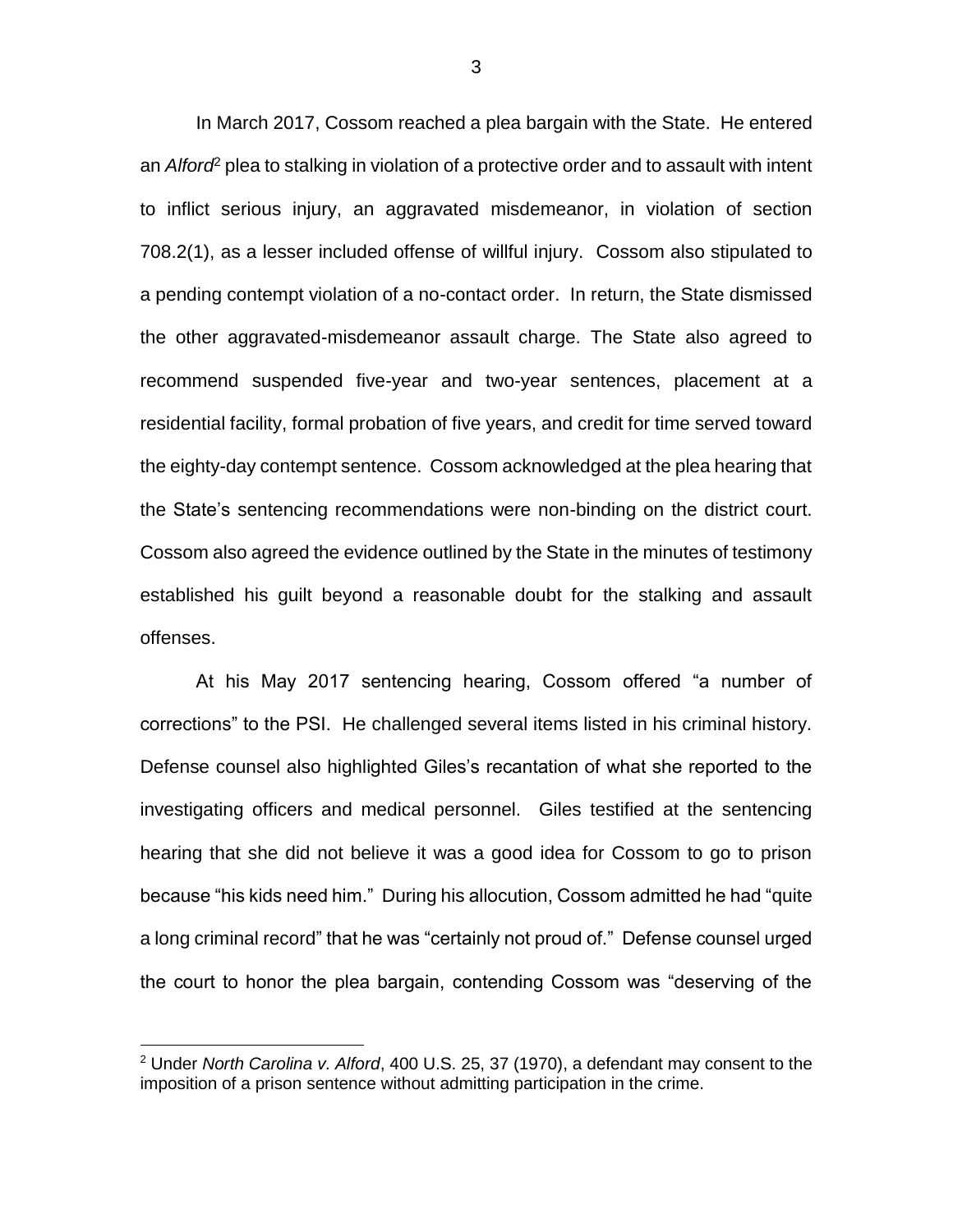opportunity" to complete programming at the halfway house. The prosecutor agreed the halfway house would provide Cossom the "structure" he needed.

The district court told the parties it had read the whole file, including the PSI. The court said, as a general matter, it gives strong consideration to the State's sentencing recommendation but also examines the criminal history provided in the PSI. The court noted in this case, the PSI indicated Cossom had "already been to prison twice in his young life. He's 24 years old." The court reasoned "with his criminal history and with the severity of what he did, I cannot say that probation is appropriate." The court decided to "run the two counts concurrent."

At Cossom's insistence, defense counsel reminded the court "the victim in this matter is admitting that her allegations were in great part not true." The court responded: "I heard that today. I also read in the Minutes of Testimony and in the complaint allegedly there was a witness that saw this incident and described it, and as I read it, it's extremely troubling." The court continued:

[O]nly looking at the fact that he has pled to a stalking in violation of a protective order, assault with intent to inflict serious injury, and stipulated to having violated a no-contact order, with the criminal history he has, again, that is significant. It's hard to overcome, and it's troubling, and to me it warrants a prison sentence.

Cossom appeals the sentencing order.

We review Cossom's sentence for correction of legal error and will not reverse unless we find an abuse of discretion or a defect in the sentencing procedure. *See State v. Formaro*, 638 N.W.2d 720, 724 (Iowa 2002). Because his prison sentence was within the statutory limits, we entertain a presumption in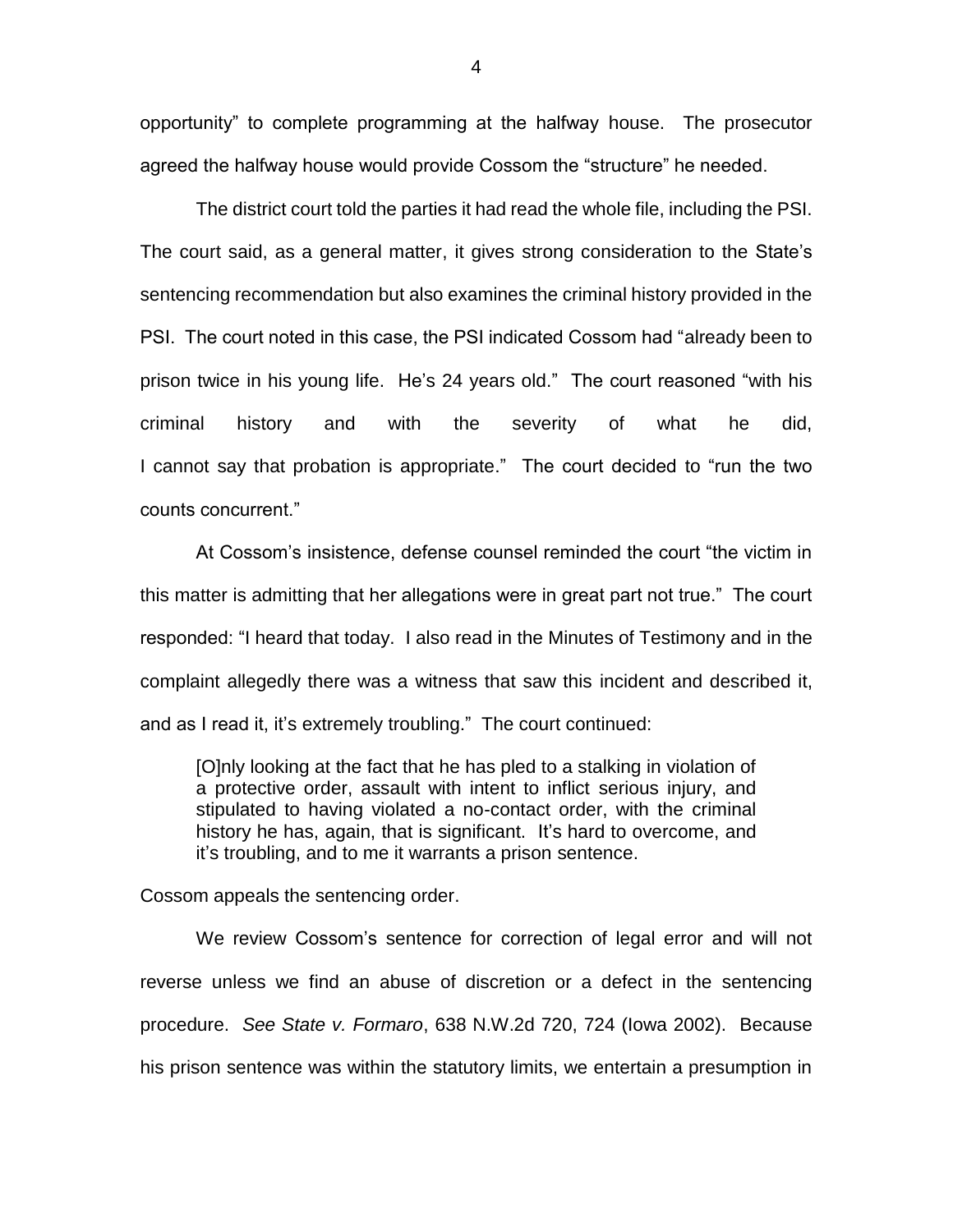its favor. *See id*. A district court abuses its discretion when it chooses a sentence on untenable grounds. *State v. Hill*, 878 N.W.2d 269, 272 (Iowa 2016).

On appeal, Cossom argues "of the eighteen items listed in [his] criminal history, at least four are likely inaccurate, and another five charges stem from the present case." Cossom asserts because he entered an Alford plea he "did not admit to anything at his plea hearing." He also emphasizes Giles disavowed her initial report to police.

Sentencing courts are free to consider those portions of the PSI not challenged by the defense. *State v. Grandberry*, 619 N.W.2d 399, 402 (Iowa 2000). The district court properly considered Cossom's two previous convictions that resulted in prison sentences. Cossom did not make an affirmative showing the district court took into account any unproven charges. *See State v. Sailer*, 587 N.W.2d 756, 762 (Iowa 1998).

Moreover, the district court was entitled to rely on Cossom's *Alford* plea as proof of his involvement in the stalking and assault, despite the victim's recantation. *See generally Comm. on Prof'l Ethics & Conduct v. Sturgeon,* 487 N.W.2d 338, 340 (Iowa 1992) ("An *Alford* plea allows a defendant to plead guilty without admitting the elements of the offense. In such a plea the defendant acknowledges the evidence strongly negates the defendant's claim of innocence and enters the plea to avoid a harsher sentence."). The district court did not abuse its discretion in choosing a prison sentence based on Cossom's admittedly long criminal record and the nature of the violent assault on Giles. *See State v.*